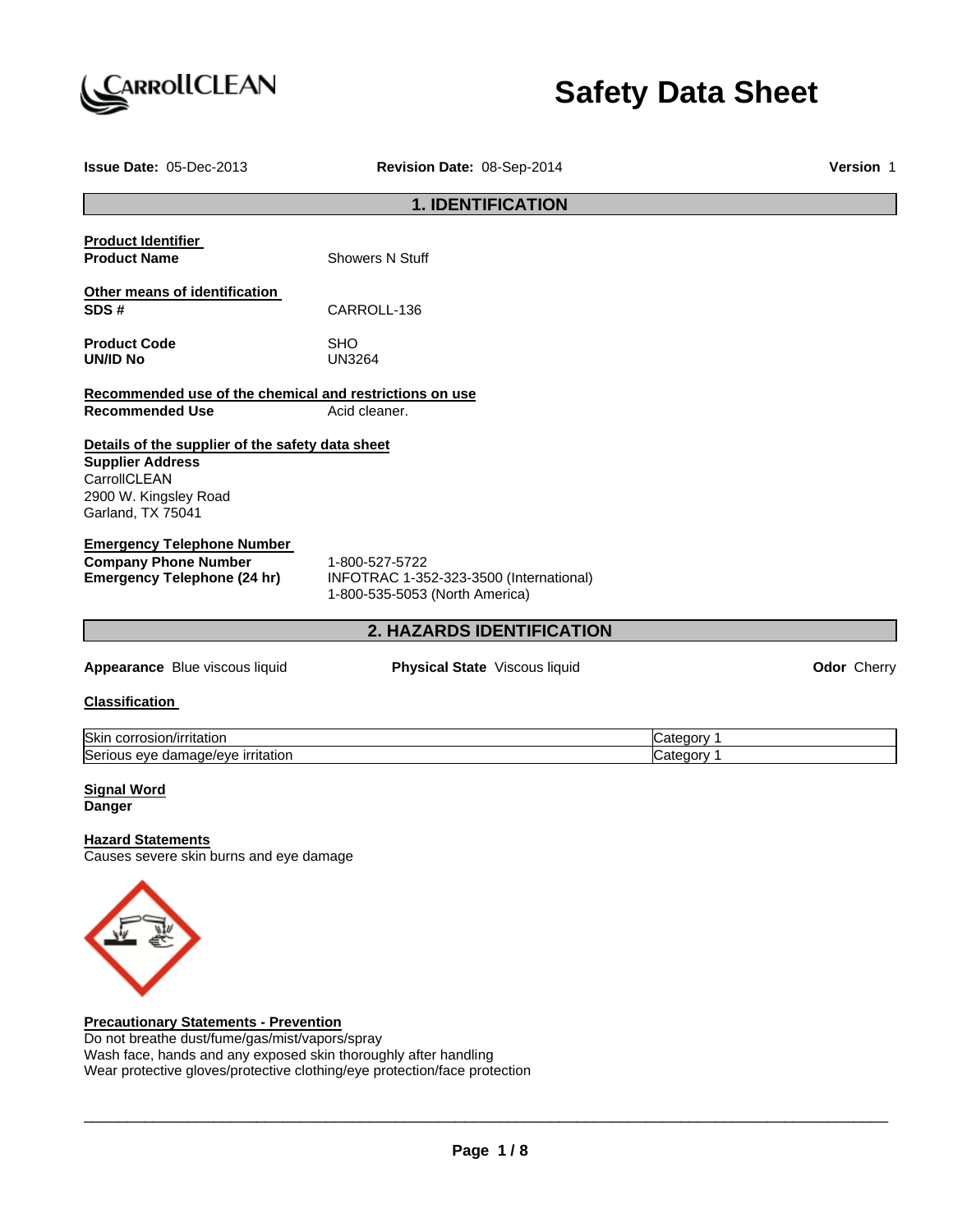# **Precautionary Statements - Response**

IF IN EYES: Rinse cautiously with water for several minutes. Remove contact lenses, if present and easy to do. Continue rinsing Immediately call a poison center or doctor/physician

 $\overline{\phantom{a}}$  , and the set of the set of the set of the set of the set of the set of the set of the set of the set of the set of the set of the set of the set of the set of the set of the set of the set of the set of the s

IF ON SKIN (or hair): Remove/Take off immediately all contaminated clothing. Rinse skin with water/shower

Wash contaminated clothing before reuse

If skin irritation persists: Get medical advice/attention

IF INHALED: Remove victim to fresh air and keep at rest in a position comfortable for breathing

Immediately call a poison center or doctor/physician

IF SWALLOWED: Call a poison center or doctor/physician

Rinse mouth

Do not induce vomiting

### **Precautionary Statements - Storage**

Store locked up

# **Precautionary Statements - Disposal**

Dispose of contents/container to an approved waste disposal plant

# **3. COMPOSITION/INFORMATION ON INGREDIENTS**

| <b>Chemical Name</b> | <b>CAS No</b> | Weight-% |
|----------------------|---------------|----------|
| Sulfamic acid        | 5329-14-6     | <5       |
| <b>Trade Secret</b>  | Proprietary   | <5       |
| Hydrochloric acid    | 7647-01-0     | <5       |
| Trade Secret         | Proprietary   |          |

\*\*If Chemical Name/CAS No is "proprietary" and/or Weight-% is listed as a range, the specific chemical identity and/or percentage of composition has been withheld as a trade secret.\*\*

# **4. FIRST-AID MEASURES**

# **First Aid Measures**

| <b>Eye Contact</b>                  | IF IN EYES: Rinse cautiously with water for several minutes. Remove contact lenses, if<br>present and easy to do. Continue rinsing. Immediately call a poison center or<br>doctor/physician.                |
|-------------------------------------|-------------------------------------------------------------------------------------------------------------------------------------------------------------------------------------------------------------|
| <b>Skin Contact</b>                 | IF ON SKIN (or hair): Remove/Take off immediately all contaminated clothing. Rinse skin<br>with water/shower. Wash contaminated clothing before reuse. If irritation persists, seek<br>medical attention.   |
| <b>Inhalation</b>                   | IF INHALED: Remove victim to fresh air and keep at rest in a position comfortable for<br>breathing. If not breathing, give artificial respiration. Immediately call a poison center or<br>doctor/physician. |
| Ingestion                           | IF SWALLOWED: rinse mouth. Do NOT induce vomiting. Get medical attention.                                                                                                                                   |
| Most important symptoms and effects |                                                                                                                                                                                                             |
| <b>Symptoms</b>                     | Causes severe skin burns and eye damage. May cause blindness. Ingestion may cause<br>severe burns to mouth, throat or stomach.                                                                              |
|                                     | Indication of any immediate medical attention and special treatment needed                                                                                                                                  |

**Notes to Physician**  Treat symptomatically.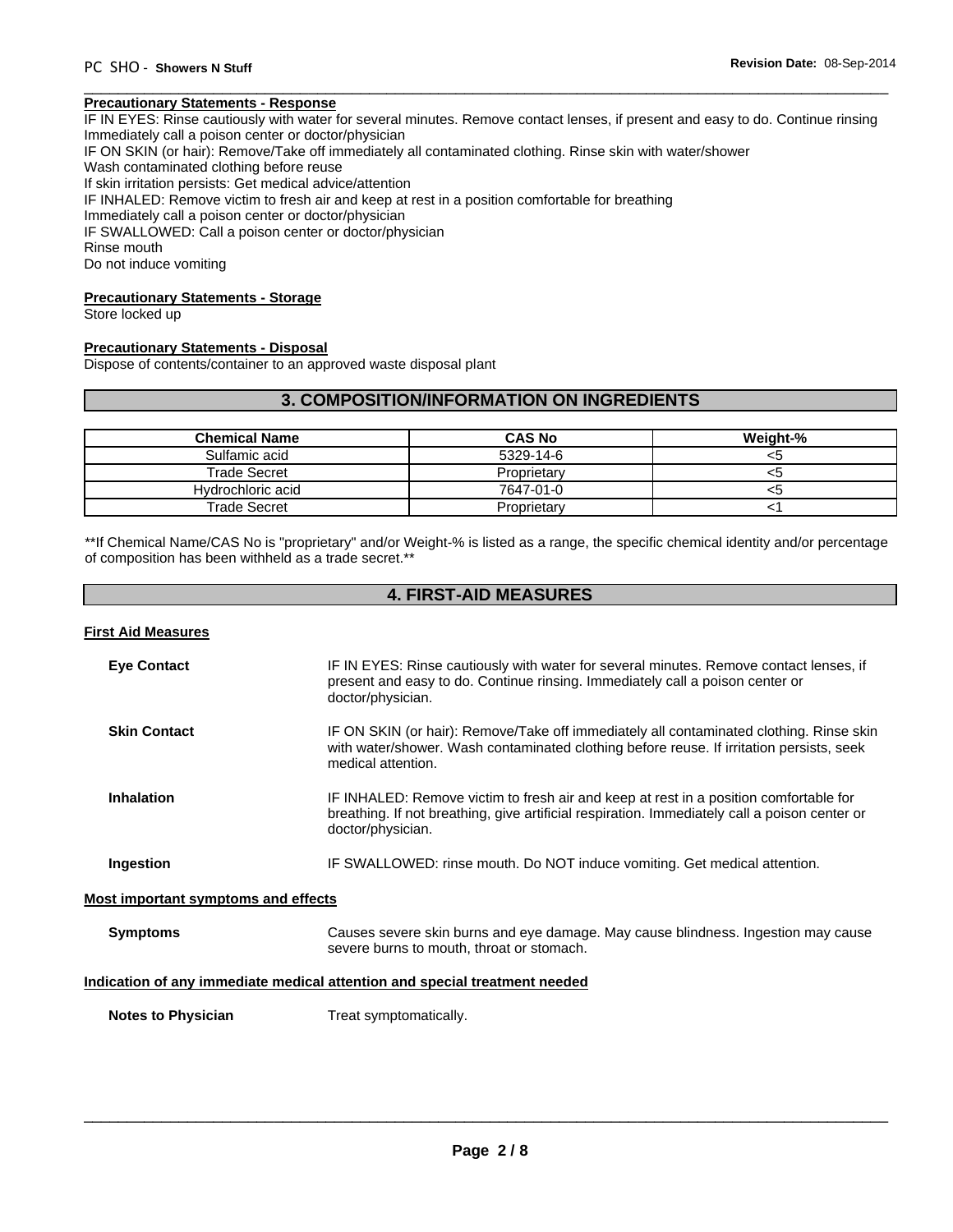# $\overline{\phantom{a}}$  , and the set of the set of the set of the set of the set of the set of the set of the set of the set of the set of the set of the set of the set of the set of the set of the set of the set of the set of the s **5. FIRE-FIGHTING MEASURES**

# **Suitable Extinguishing Media**

Use extinguishing measures that are appropriate to local circumstances and the surrounding environment.

**Unsuitable Extinguishing Media** Not determined.

# **Specific Hazards Arising from the Chemical**

Product is not flammable.

### **Protective equipment and precautions for firefighters**

As in any fire, wear self-contained breathing apparatus pressure-demand, MSHA/NIOSH (approved or equivalent) and full protective gear.

# **6. ACCIDENTAL RELEASE MEASURES**

# **Personal precautions, protective equipment and emergency procedures**

| <b>Personal Precautions</b>                          | Use personal protective equipment as required.                                                                                                                      |
|------------------------------------------------------|---------------------------------------------------------------------------------------------------------------------------------------------------------------------|
| <b>Environmental Precautions</b>                     | Prevent from entering into soil, ditches, sewers, waterways and/or groundwater. See<br>Section 12, Ecological Information. See Section 13: DISPOSAL CONSIDERATIONS. |
| Methods and material for containment and cleaning up |                                                                                                                                                                     |

**Methods for Containment** Prevent further leakage or spillage if safe to do so.

| <b>Methods for Clean-Up</b> | Use personal protective equipment as required. Flood area with water and then mop up.     |
|-----------------------------|-------------------------------------------------------------------------------------------|
|                             | Product may be neutralized with baking soda. Dispose of in accordance with federal, state |
|                             | and local regulations.                                                                    |

# **7. HANDLING AND STORAGE**

# **Precautions for safe handling** Advice on Safe Handling **Handle in accordance with good industrial hygiene and safety practice. Avoid contact with** skin, eyes or clothing. Wear protective gloves/protective clothing and eye/face protection. Do not breathe dust/fume/gas/mist/vapors/spray. Wash face, hands, and any exposed skin thoroughly after handling. Do not destroy or deface the label. **Conditions for safe storage, including any incompatibilities Storage Conditions Keep container tightly closed and store in a cool, dry and well-ventilated place. Store** containers upright. Store locked up. **Incompatible Materials Cxidizing agents. Bleach. Strong alkalis. Acids.**

# **8. EXPOSURE CONTROLS/PERSONAL PROTECTION**

# **Exposure Guidelines**

| <b>Chemical Name</b>           | <b>ACGIH TLV</b>                            | <b>OSHA PEL</b>                                                                                                     | <b>NIOSH IDLH</b>                                             |
|--------------------------------|---------------------------------------------|---------------------------------------------------------------------------------------------------------------------|---------------------------------------------------------------|
| Trade Secret                   |                                             | 15 mg / m $3$ (Total)                                                                                               |                                                               |
| Hydrochloric acid<br>7647-01-0 | Ceiling: 2 ppm                              | (vacated) Ceiling: 5 ppm<br>(vacated) Ceiling: 7 mg/m <sup>3</sup><br>Ceiling: 5 ppm<br>Ceiling: $7 \text{ mg/m}^3$ | IDLH: 50 ppm<br>Ceiling: 5 ppm<br>Ceiling: $7 \text{ mg/m}^3$ |
| <b>Trade Secret</b>            | TWA: $0.2 \text{ mg/m}^3$ thoracic fraction | TWA: 1 mg/m <sup>3</sup><br>(vacated) TWA: 1 mg/m <sup>3</sup>                                                      | IDLH: $15 \text{ mg/m}^3$<br>TWA: 1 $mq/m3$                   |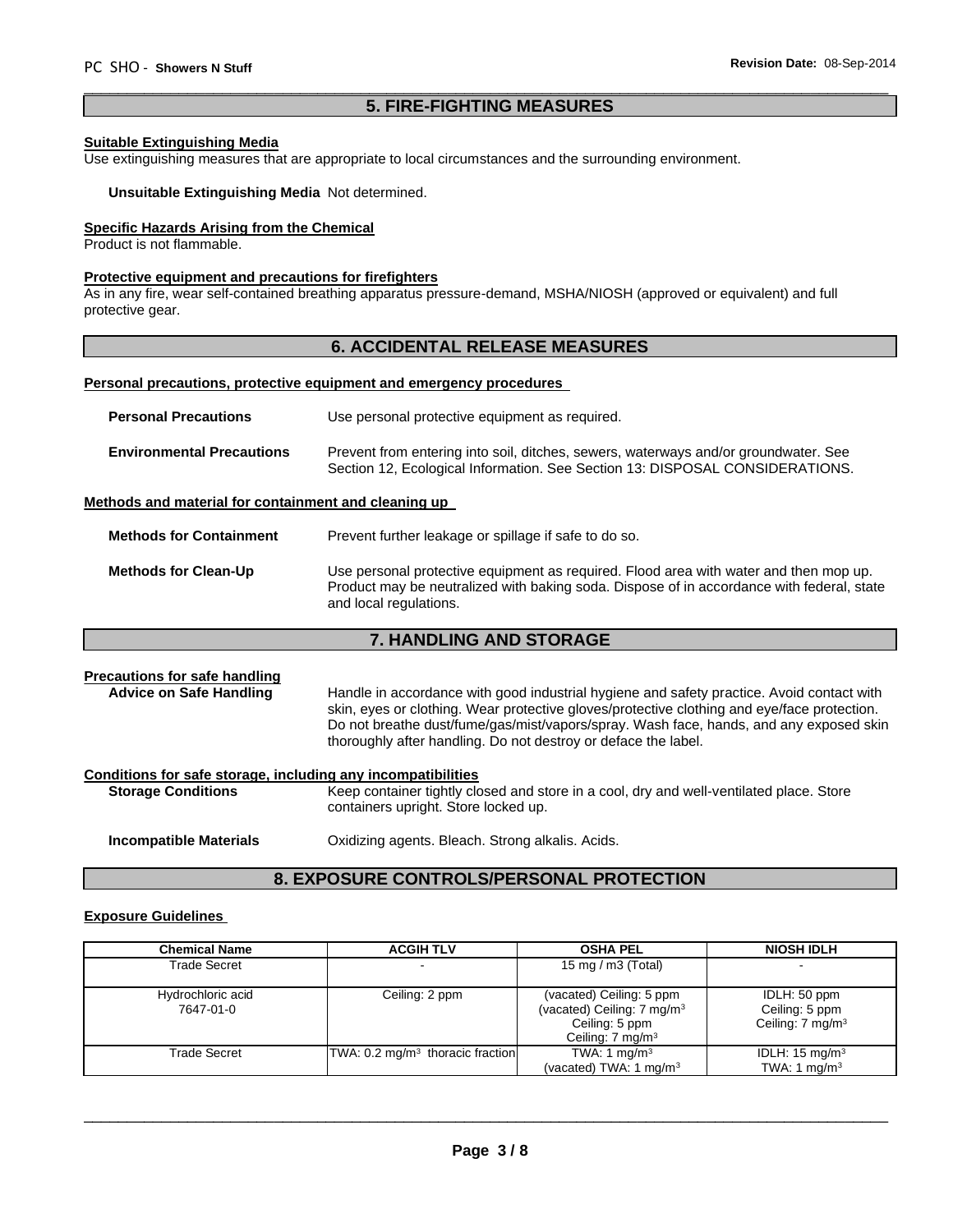# **Appropriate engineering controls**

**Engineering Controls** Ensure adequate ventilation, especially in confined areas. Eyewash stations. Showers.

## **Individual protection measures, such as personal protective equipment**

**Eye/Face Protection** Wear eye/face protection. Goggles. **Skin and Body Protection** Rubber gloves. Suitable protective clothing. **Respiratory Protection** Use in well-ventilated area. **General Hygiene Considerations** Handle in accordance with good industrial hygiene and safety practice.

# **9. PHYSICAL AND CHEMICAL PROPERTIES**

 $\overline{\phantom{a}}$  , and the set of the set of the set of the set of the set of the set of the set of the set of the set of the set of the set of the set of the set of the set of the set of the set of the set of the set of the s

# **Information on basic physical and chemical properties**

| miormation on pasic privsical and chemical properties |                       |                       |                |
|-------------------------------------------------------|-----------------------|-----------------------|----------------|
| <b>Physical State</b>                                 | Viscous liquid        |                       |                |
| Appearance                                            | Blue viscous liquid   | Odor                  | Cherry         |
| Color                                                 | Blue                  | <b>Odor Threshold</b> | Not determined |
|                                                       |                       |                       |                |
| <b>Property</b>                                       | Values                | Remarks • Method      |                |
| рH                                                    | < 1.5                 |                       |                |
| <b>Melting Point/Freezing Point</b>                   | Not Applicable        |                       |                |
| <b>Boiling Point/Boiling Range</b>                    | Not determined        |                       |                |
| <b>Flash Point</b>                                    | None (will not burn)  |                       |                |
| <b>Evaporation Rate</b>                               | Not determined        |                       |                |
| <b>Flammability (Solid, Gas)</b>                      | Liquid-Not Applicable |                       |                |
| <b>Upper Flammability Limits</b>                      | Not determined        |                       |                |
| <b>Lower Flammability Limit</b>                       | Not determined        |                       |                |
| <b>Vapor Pressure</b>                                 | Not Applicable        |                       |                |
| <b>Vapor Density</b>                                  | Not determined        |                       |                |
| <b>Specific Gravity</b>                               | 1.02                  | $(1=Water)$           |                |
| <b>Water Solubility</b>                               | Completely soluble    |                       |                |
| Solubility in other solvents                          | Not determined        |                       |                |
| <b>Partition Coefficient</b>                          | Not determined        |                       |                |
| <b>Auto-ignition Temperature</b>                      | Not determined        |                       |                |
| <b>Decomposition Temperature</b>                      | Not determined        |                       |                |
| <b>Kinematic Viscosity</b>                            | Not determined        |                       |                |
| <b>Dynamic Viscosity</b>                              | Not determined        |                       |                |
| <b>Explosive Properties</b>                           | Not determined        |                       |                |
| <b>Oxidizing Properties</b>                           | Not determined        |                       |                |

# **10. STABILITY AND REACTIVITY**

### **Reactivity**

Not reactive under normal conditions.

# **Chemical Stability**

Stable under recommended storage conditions.

### **Possibility of Hazardous Reactions**

Attacks most metals including aluminum, stainless steel, and iron.

### **Conditions to Avoid**

Contact with incompatible materials. Keep out of reach of children.

### **Incompatible Materials**

Oxidizing agents. Bleach. Strong alkalis. Acids.

### **Hazardous Decomposition Products**

None known based on information supplied.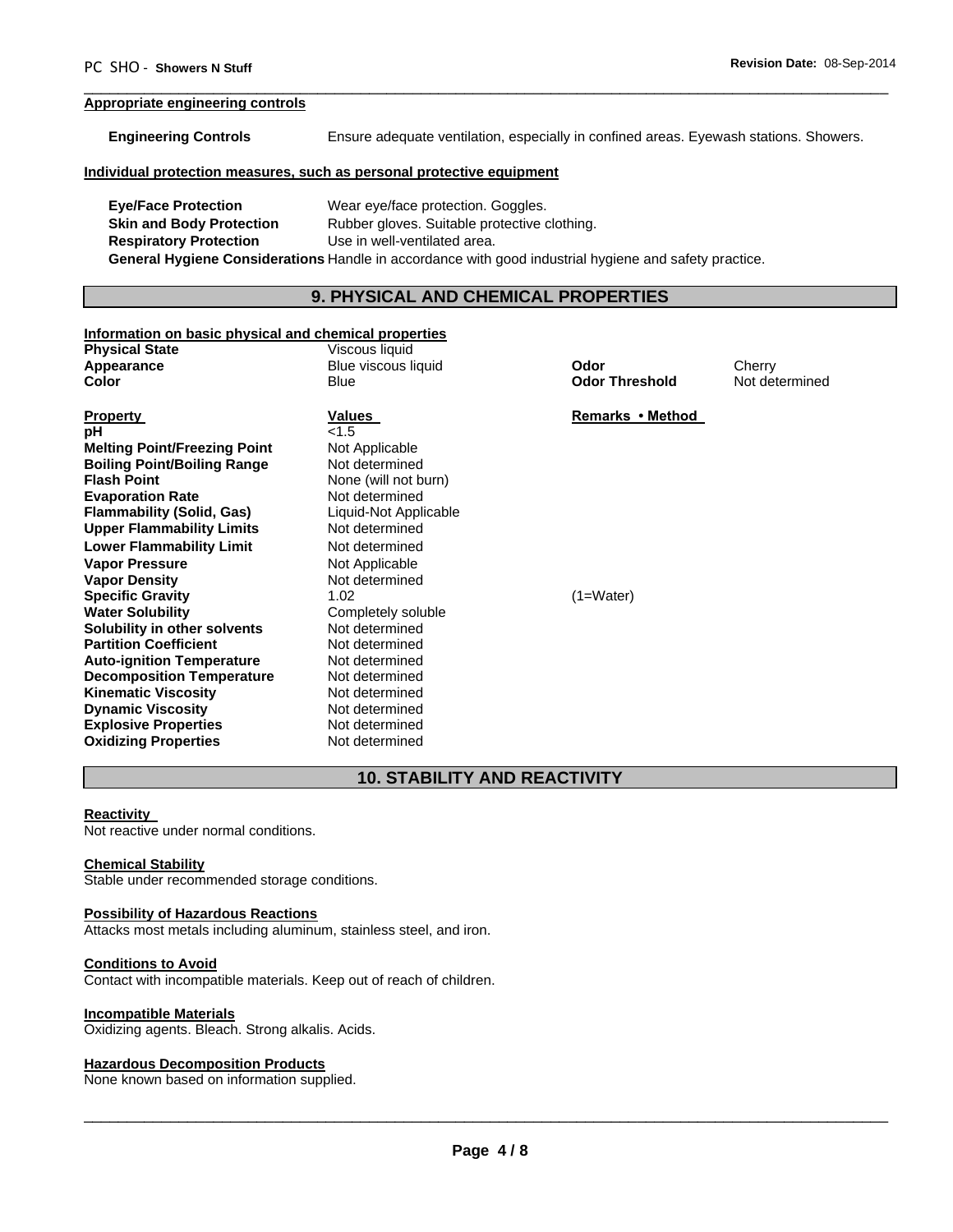# $\overline{\phantom{a}}$  , and the set of the set of the set of the set of the set of the set of the set of the set of the set of the set of the set of the set of the set of the set of the set of the set of the set of the set of the s **11. TOXICOLOGICAL INFORMATION**

# **Information on likely routes of exposure**

| <b>Product Information</b> |                                  |
|----------------------------|----------------------------------|
| <b>Eye Contact</b>         | Causes severe eye damage.        |
| <b>Skin Contact</b>        | Causes severe skin burns.        |
| Inhalation                 | Avoid breathing vapors or mists. |
| Ingestion                  | Do not taste or swallow.         |

# **Component Information**

| <b>Chemical Name</b>           | Oral LD50            | <b>Dermal LD50</b>      | <b>Inhalation LC50</b>              |
|--------------------------------|----------------------|-------------------------|-------------------------------------|
| Sulfamic acid<br>5329-14-6     | $= 1450$ mg/kg (Rat) | ۰.                      |                                     |
| Trade Secret                   | $=$ 3000 mg/kg (Rat) |                         |                                     |
| Hydrochloric acid<br>7647-01-0 | $= 700$ mg/kg (Rat)  | $> 5010$ mg/kg (Rabbit) | $= 3124$ ppm (Rat) 1 h              |
| Trade Secret                   | $= 2140$ mg/kg (Rat) |                         | $= 510$ mg/m <sup>3</sup> (Rat) 2 h |
| Trade Secret                   | $= 28$ g/kg (Rat)    | > 20 g/kg (Rabbit)      |                                     |

# **Information on physical, chemical and toxicological effects**

**Symptoms** Please see section 4 of this SDS for symptoms.

# **Delayed and immediate effects as well as chronic effects from short and long-term exposure**

**Carcinogenicity** Note: The agencies below have listed Strong Inorganic Acid Mists, Containing Sulfuric Acid as a known carcinogen. Group 3 IARC components are "not classifiable as human carcinogens".

| <b>Chemical Name</b>           | ACGIH | <b>IARC</b> | <b>NTP</b> | <b>OSHA</b> |
|--------------------------------|-------|-------------|------------|-------------|
| Hydrochloric acid<br>7647-01-0 |       | Group 3     |            |             |
| <b>Trade Secret</b>            | A2    | Group :     | Known      | ,,          |

### **Legend**

*ACGIH (American Conference of Governmental Industrial Hygienists) A2 - Suspected Human Carcinogen IARC (International Agency for Research on Cancer) Group 1 - Carcinogenic to Humans Group 3 IARC components are "not classifiable as human carcinogens" NTP (National Toxicology Program) Known - Known Carcinogen OSHA (Occupational Safety and Health Administration of the US Department of Labor) X - Present* 

### **Numerical measures of toxicity**

Not determined

# **12. ECOLOGICAL INFORMATION**

# **Ecotoxicity**

The product is not classified as environmentally hazardous. However, this does not exclude the possibility that large or frequent spills can have a harmful or damaging effect on the environment.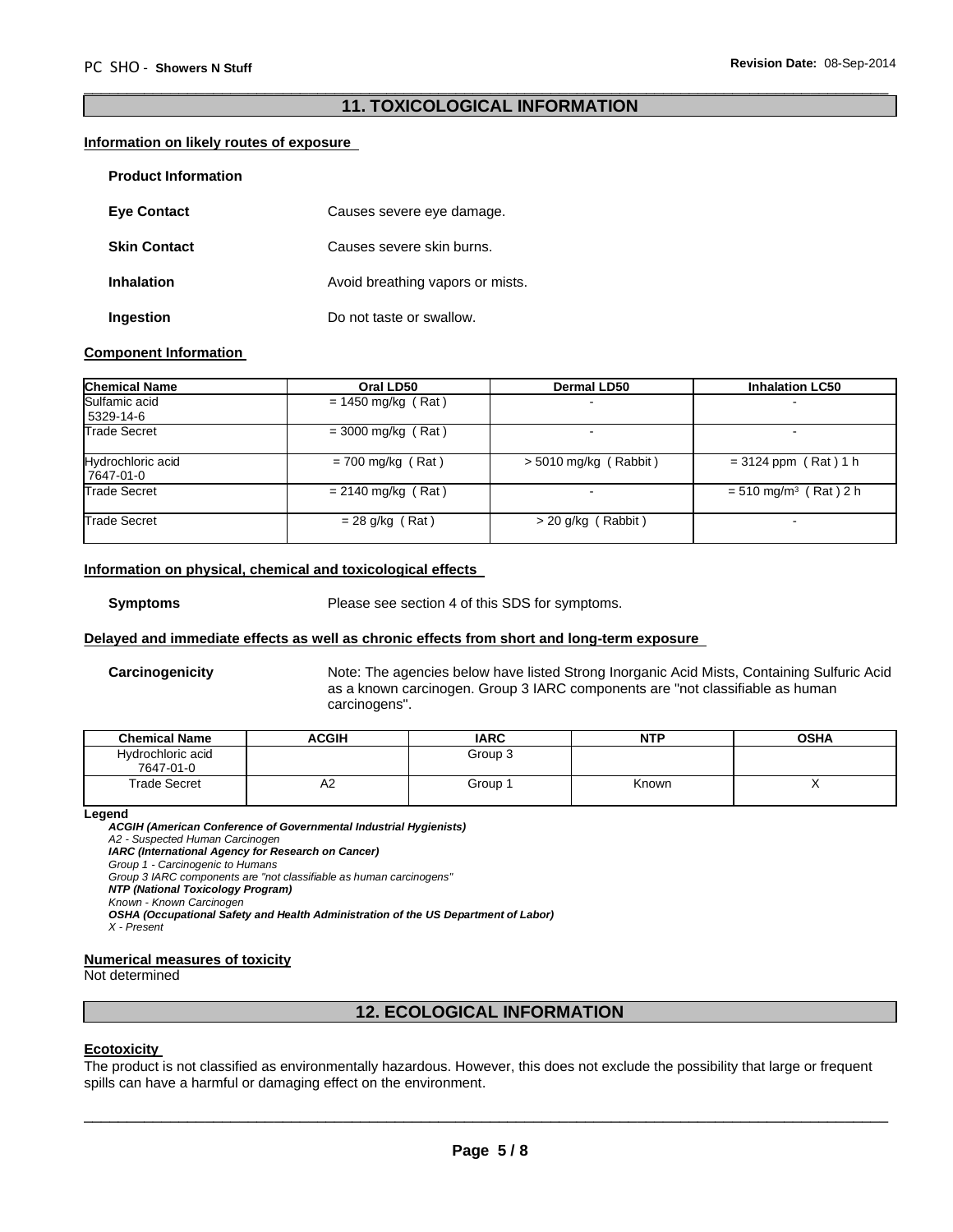# **Component Information**

| <b>Chemical Name</b>       | Algae/aquatic plants | Fish                                                  | <b>Toxicity to</b><br>microorganisms | <b>Crustacea</b>                     |
|----------------------------|----------------------|-------------------------------------------------------|--------------------------------------|--------------------------------------|
| Sulfamic acid<br>5329-14-6 |                      | 14.2: 96 h Pimephales<br>promelas mg/L LC50 static    |                                      |                                      |
| Trade Secret               |                      | 1516: 96 h Lepomis<br>macrochirus mg/L LC50<br>static |                                      | 120: 72 h Daphnia magna<br>mg/L EC50 |
| Hydrochloric acid          |                      | 282: 96 h Gambusia affinis                            |                                      |                                      |
| 7647-01-0                  |                      | mg/L LC50 static                                      |                                      |                                      |
| Trade Secret               |                      | 500: 96 h Brachydanio rerio<br>mg/L LC50 static       |                                      | 29: 24 h Daphnia magna<br>mg/L EC50  |
| Trade Secret               |                      | 5000: 24 h Carassius<br>auratus mg/L LC50             |                                      |                                      |

 $\overline{\phantom{a}}$  , and the set of the set of the set of the set of the set of the set of the set of the set of the set of the set of the set of the set of the set of the set of the set of the set of the set of the set of the s

# **Persistence/Degradability**

Not determined.

# **Bioaccumulation**

Not determined.

# **Mobility**

| <b>Chemical Name</b>                         | <b>Coefficient</b><br><b>Partition</b>     |
|----------------------------------------------|--------------------------------------------|
| $\cdots$<br><sup>-</sup> rade<br>Secret<br>. | $\overline{\phantom{a}}$<br>. <i>. .</i> 2 |

# **Other Adverse Effects**

Not determined

# **13. DISPOSAL CONSIDERATIONS**

# **Waste Treatment Methods**

| <b>Disposal of Wastes</b> | Disposal should be in accordance with applicable regional, national and local laws and<br>regulations. |
|---------------------------|--------------------------------------------------------------------------------------------------------|
| Contaminated Packaging    | Disposal should be in accordance with applicable regional, national and local laws and<br>regulations. |

# **California Hazardous Waste Status**

| <b>Chemical Name</b>                 | California<br>a Hazardous Waste Status |
|--------------------------------------|----------------------------------------|
| Secret<br>rad <sub>o</sub><br>-i dut | Toxic                                  |
|                                      | corrosive.                             |

# **14. TRANSPORT INFORMATION**

**Note Please see current shipping paper for most up to date shipping information, including** exemptions and special circumstances.

| <b>UN/ID No</b>             | UN3264                                                          |
|-----------------------------|-----------------------------------------------------------------|
| <b>Proper Shipping Name</b> | Corrosive liquid, acidic, inorganic, n.o.s. (Hydrochloric acid) |
| <b>Hazard Class</b>         |                                                                 |
| <b>Packing Group</b>        |                                                                 |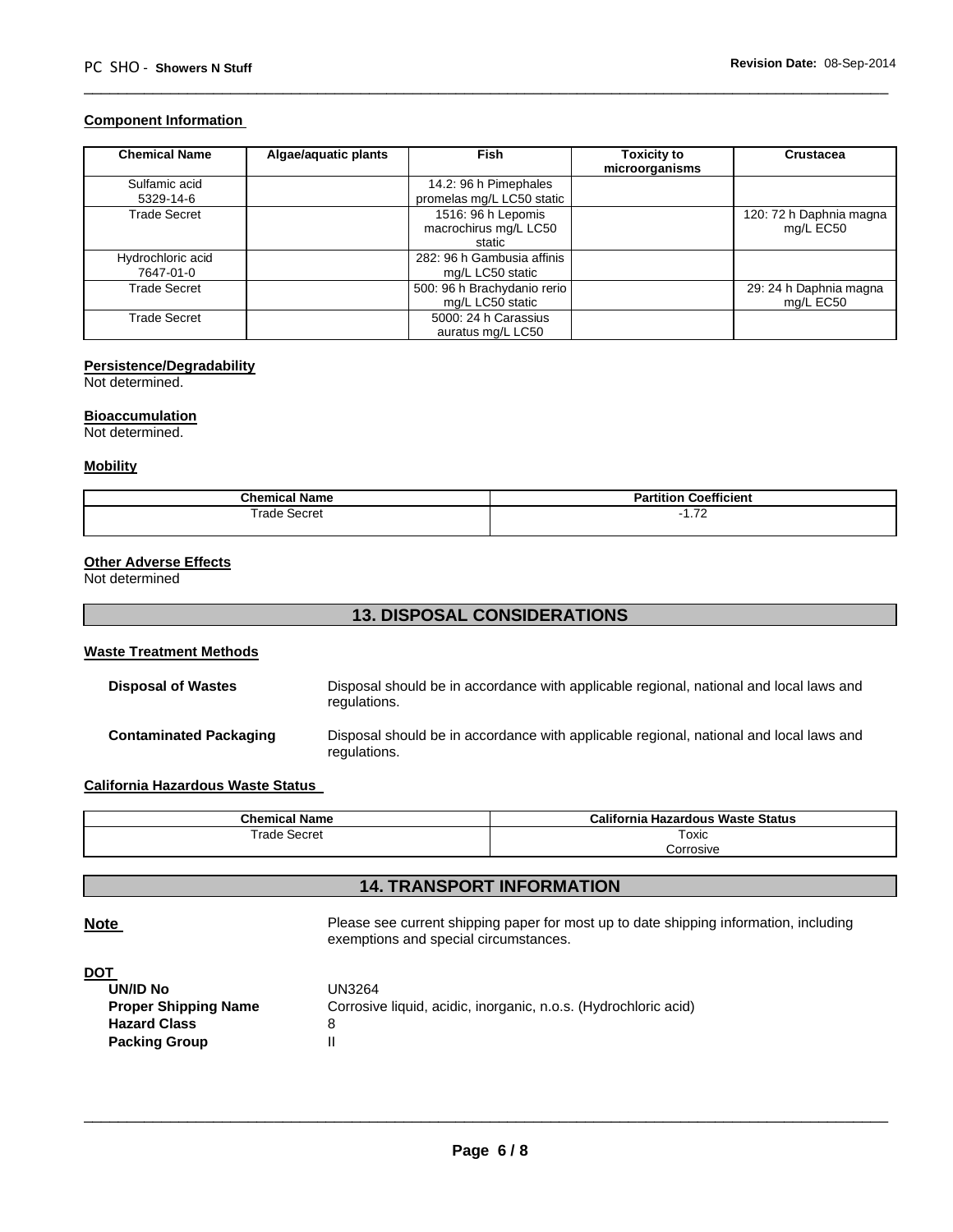# **IATA**

| <b>UN/ID No</b>             | UN3264                                                          |
|-----------------------------|-----------------------------------------------------------------|
| <b>Proper Shipping Name</b> | Corrosive liquid, acidic, inorganic, n.o.s. (Hydrochloric acid) |
| <b>Hazard Class</b>         | 8                                                               |
| <b>Packing Group</b>        | Ш                                                               |
| IMDG                        |                                                                 |
| <b>UN/ID No</b>             | UN3264                                                          |
| <b>Proper Shipping Name</b> | Corrosive liquid, acidic, inorganic, n.o.s. (Hydrochloric acid) |
| <b>Hazard Class</b>         | 8                                                               |
| <b>Packing Group</b>        | Н                                                               |

# **15. REGULATORY INFORMATION**

 $\overline{\phantom{a}}$  , and the set of the set of the set of the set of the set of the set of the set of the set of the set of the set of the set of the set of the set of the set of the set of the set of the set of the set of the s

# **International Inventories**

**TSCA** One or more ingredient(s) in this product is listed on the TSCA inventory

# **Legend:**

*TSCA - United States Toxic Substances Control Act Section 8(b) Inventory* 

# **US Federal Regulations**

# **CERCLA**

| <b>Chemical Name</b> | <b>Hazardous Substances RQs</b> | <b>CERCLA/SARA RQ</b> | <b>Reportable Quantity (RQ)</b> |
|----------------------|---------------------------------|-----------------------|---------------------------------|
| Hydrochloric acid    | 5000 lb                         | 5000 lb               | RQ 5000 lb final RQ             |
| 7647-01-0            |                                 |                       | RQ 2270 kg final RQ             |
| Trade Secret         | 1000 lb                         | 1000 lb               | RQ 1000 lb final RQ             |
|                      |                                 |                       | RQ 454 kg final RQ              |

# **SARA 313**

| <b>Chemical Name</b>          | <b>CAS No</b> | Weight-% | <b>SARA 313 - Threshold</b><br><b>Values</b> % |
|-------------------------------|---------------|----------|------------------------------------------------|
| Hydrochloric acid - 7647-01-0 | 7647-01-0     | <ວ       |                                                |
| Trade Secret -                |               |          | 1.U                                            |

# **CWA (Clean Water Act)**

| Component                                      | <b>CWA - Reportable</b><br>Quantities | <b>CWA - Toxic Pollutants CWA - Priority Pollutants</b> | <b>CWA - Hazardous</b><br><b>Substances</b> |
|------------------------------------------------|---------------------------------------|---------------------------------------------------------|---------------------------------------------|
| Hydrochloric acid<br>$7647 - 01 - 0$ ( $< 5$ ) | 5000 lb                               |                                                         |                                             |
| Trade Secret                                   | 1000 lb                               |                                                         |                                             |
| <1 \                                           |                                       |                                                         |                                             |

# **US State Regulations**

# **California Proposition 65**

This product contains the following Proposition 65 chemicals.

| – Chemical Name | <br>--<br>Califo<br>----<br>------<br>ხე<br><b>iositior</b><br>rono<br>rnia |
|-----------------|-----------------------------------------------------------------------------|
| rade.<br>Secre. | ∴arcınoɑen                                                                  |